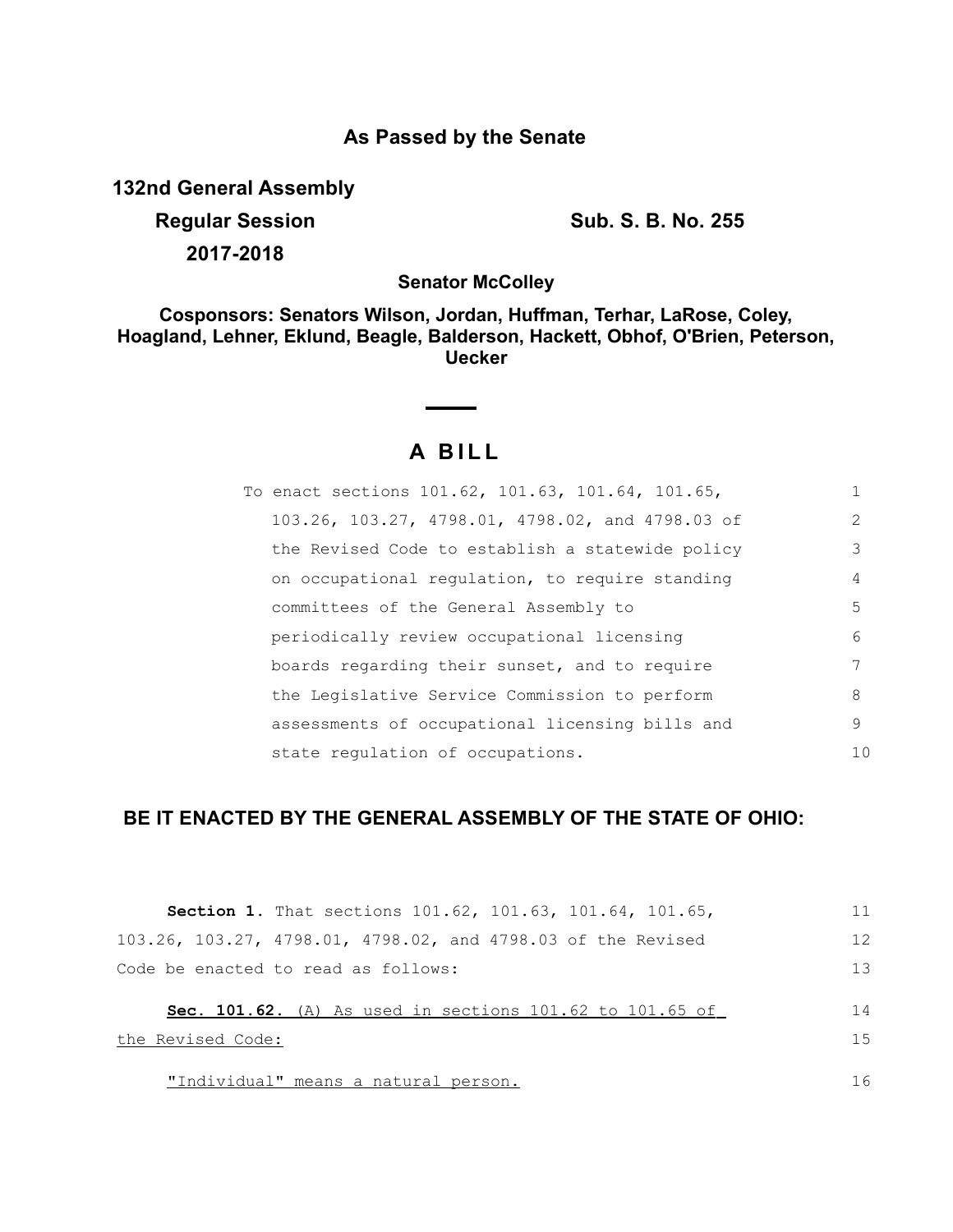| "Least restrictive regulation, " "occupational license,"          | 17 |
|-------------------------------------------------------------------|----|
| and "occupational licensing board" have the meanings defined in   | 18 |
| section 4798.01 of the Revised Code.                              | 19 |
| (B) An occupational licensing board shall expire at the           | 20 |
| end of the thirty-first day of December of the fifth year after   | 21 |
| <u>it was created or last renewed, or on December 31, 2023,</u>   | 22 |
| whichever is later. The expiration of an occupational licensing   | 23 |
| board under this section emancipates a person to lawfully engage  | 24 |
| in the profession, occupation, or occupational activity, which    | 25 |
| has been previously licensed by that board, without an            | 26 |
| occupational license, notwithstanding any law of the state that   | 27 |
| requires a person to possess a license to lawfully engage in      | 28 |
| that profession, occupation, or occupational activity.            | 29 |
| (C) The director of budget and management shall not               | 30 |
| authorize the expenditure of any moneys for an occupational       | 31 |
| <u>licensing board on or after the date of its expiration.</u>    | 32 |
| (D) The general assembly may provide by law for the               | 33 |
| orderly, efficient, and expeditious conclusion of an              | 34 |
| <u>occupational licensing board's business and operation. The</u> | 35 |
| orders, licenses, contracts, and other actions made, taken,       | 36 |
| granted, or performed by the board continue in effect according   | 37 |
| to their terms notwithstanding the board's abolition, unless the  | 38 |
| general assembly provides otherwise by law. The general assembly  | 39 |
| may provide by law for the temporary or permanent transfer of     | 40 |
| some or all of an expired or abolished board's functions and      | 41 |
| personnel to a successor agency, board, or officer.               | 42 |
| The expiration or abolition of a board does not cause the         | 43 |
| termination or dismissal of any claim pending against the board   | 44 |
| by any person, or any claim pending against any person by the     | 45 |
| board. Unless the general assembly provides otherwise by law for  | 46 |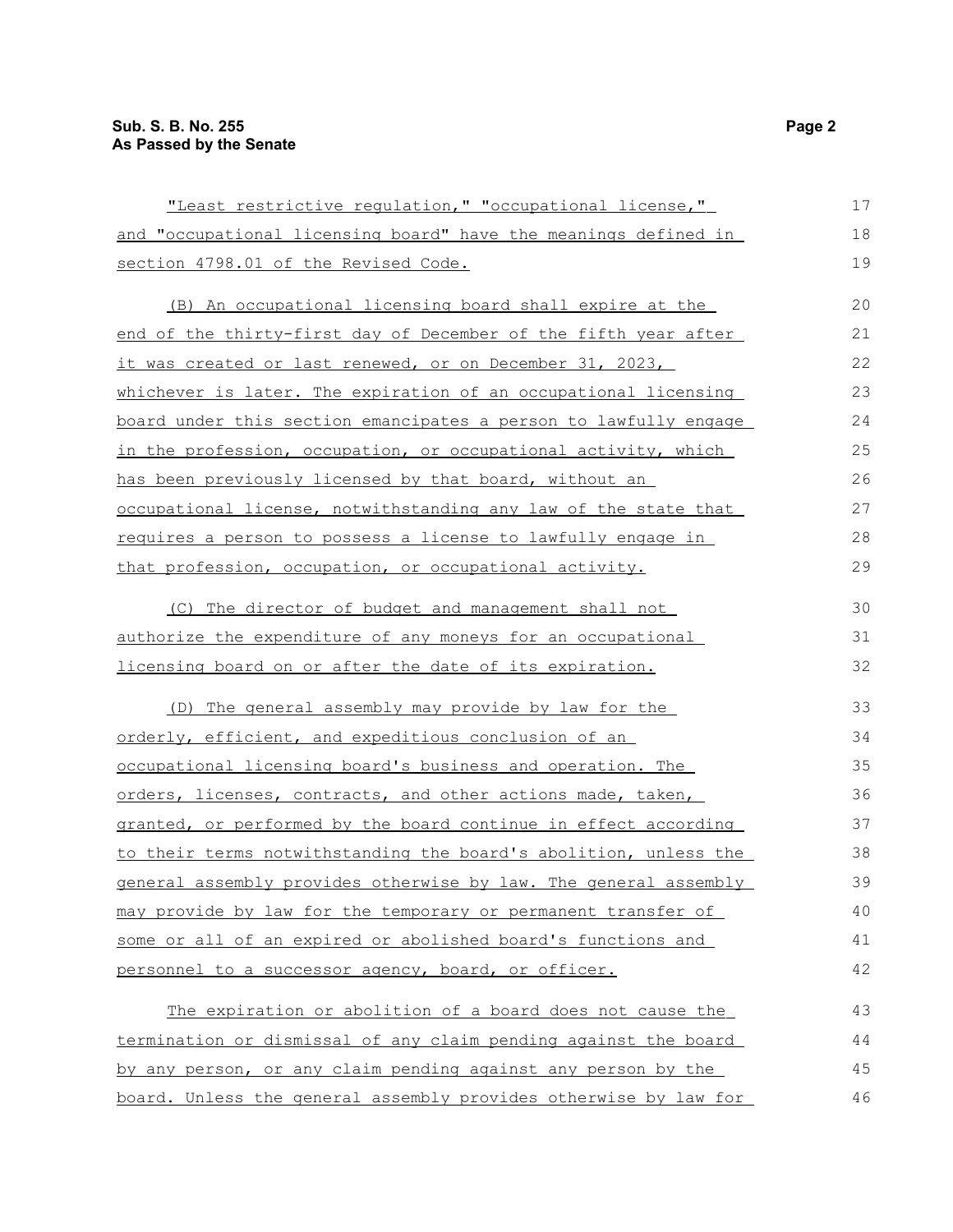| the substitution of parties, the attorney general shall succeed      | 47 |
|----------------------------------------------------------------------|----|
| the board with reference to any pending claim.                       | 48 |
| (E) An occupational licensing board may be renewed by                | 49 |
| enactment of a law that continues the statutes creating,             | 50 |
| empowering, governing, or regulating the board. The amendment of     | 51 |
| <u>a statute creating, empowering, governing, or regulating a</u>    | 52 |
| board, between the time the board was last reviewed and the time     | 53 |
| it is next scheduled to be reviewed does not change the next         | 54 |
| scheduled review date of the board. The next scheduled review        | 55 |
| <u>date changes only if the amendment expressly so provides.</u>     | 56 |
| Sec. 101.63. (A) (1) Not later than the first day of March           | 57 |
| of a calendar year during which an occupational licensing board      | 58 |
| is scheduled to expire under section 101.62 of the Revised Code,     | 59 |
| the president of the senate and the speaker of the house of          | 60 |
| <u>representatives each shall direct a standing committee of the</u> | 61 |
| senate and of the house of representatives, respectively, to         | 62 |
| hold hearings to receive the testimony of the public and of the      | 63 |
| chief executive officer of the board, and otherwise to review,       | 64 |
| consider, and evaluate the usefulness, performance, and              | 65 |
| effectiveness of the board.                                          | 66 |
| (2) The president of the senate and the speaker of the               | 67 |
| house of representatives may, in the same manner as described in     | 68 |
| division (A) $(1)$ of this section, direct a standing committee to   | 69 |
| review an occupational licensing board for which the director of     | 70 |
| the legislative service commission, under section 103.27 of the      | 71 |
| Revised Code, has performed a review.                                | 72 |
| (3) The president of the senate and the speaker of the               | 73 |
| house of representatives shall direct standing committees to         | 74 |
| review approximately twenty per cent of the occupational             | 75 |
| licensing boards each year. All occupational licensing boards        | 76 |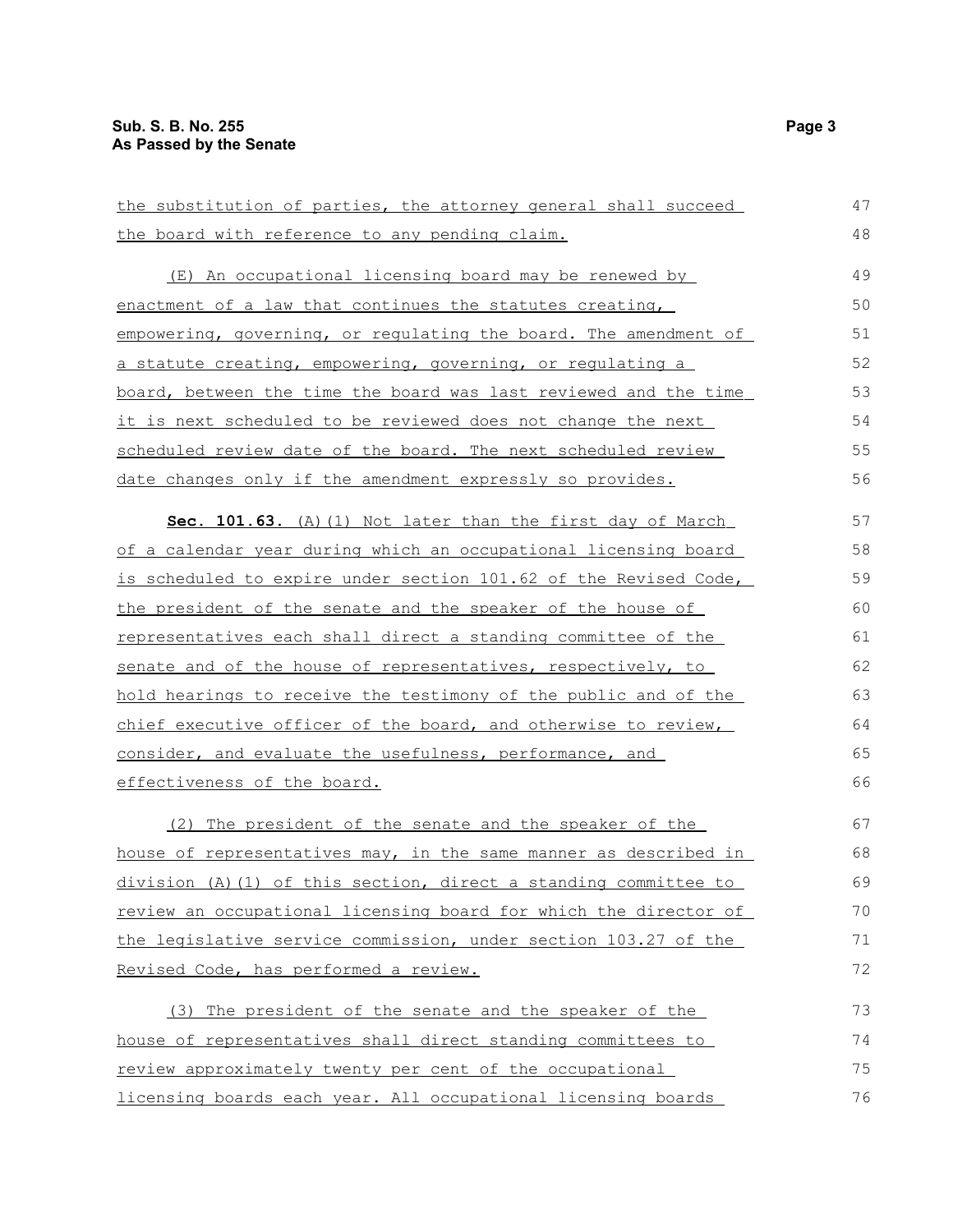| shall be reviewed over a five-year period including calendar     | 77  |
|------------------------------------------------------------------|-----|
| years 2019 through 2023, and also during each subsequent five-   | 78  |
| year period.                                                     | 79  |
| (B) Each occupational licensing board that is scheduled to       | 80  |
| be reviewed by a standing committee shall submit to the standing | 81  |
| committee a report that contains all of the following            | 82  |
| information:                                                     | 83  |
| (1) The board's primary purpose and its various goals and        | 84  |
| objectives;                                                      | 85  |
| (2) The board's past and anticipated workload, the number        | 86  |
| of staff required to complete that workload, and the board's     | 87  |
| total number of staff;                                           | 88  |
| (3) The board's past and anticipated budgets and its             | 89  |
| sources of funding;                                              | 90  |
| (4) The number of members of its governing board or other        | 91  |
| governing entity and their compensation, if any.                 | 92  |
| (C) Each board shall have the burden of demonstrating to         | 93  |
| the standing committee a public need for its continued           | 94  |
| existence. In determining whether a board has demonstrated that  | 95  |
| need, the standing committee shall consider, as relevant, all of | 96  |
| the following:                                                   | 97  |
| (1) Whether or not continuation of the board is necessary        | 98  |
| to protect the health, safety, and welfare of the public, and if | 99  |
| so, whether or not the board's authority is narrowly tailored to | 100 |
| protect against present, recognizable, and significant harms to  | 101 |
| the health, safety, and welfare of the public;                   | 102 |
| (2) Whether or not the public could be protected or served       | 103 |
| in an alternate or less restrictive manner;                      | 104 |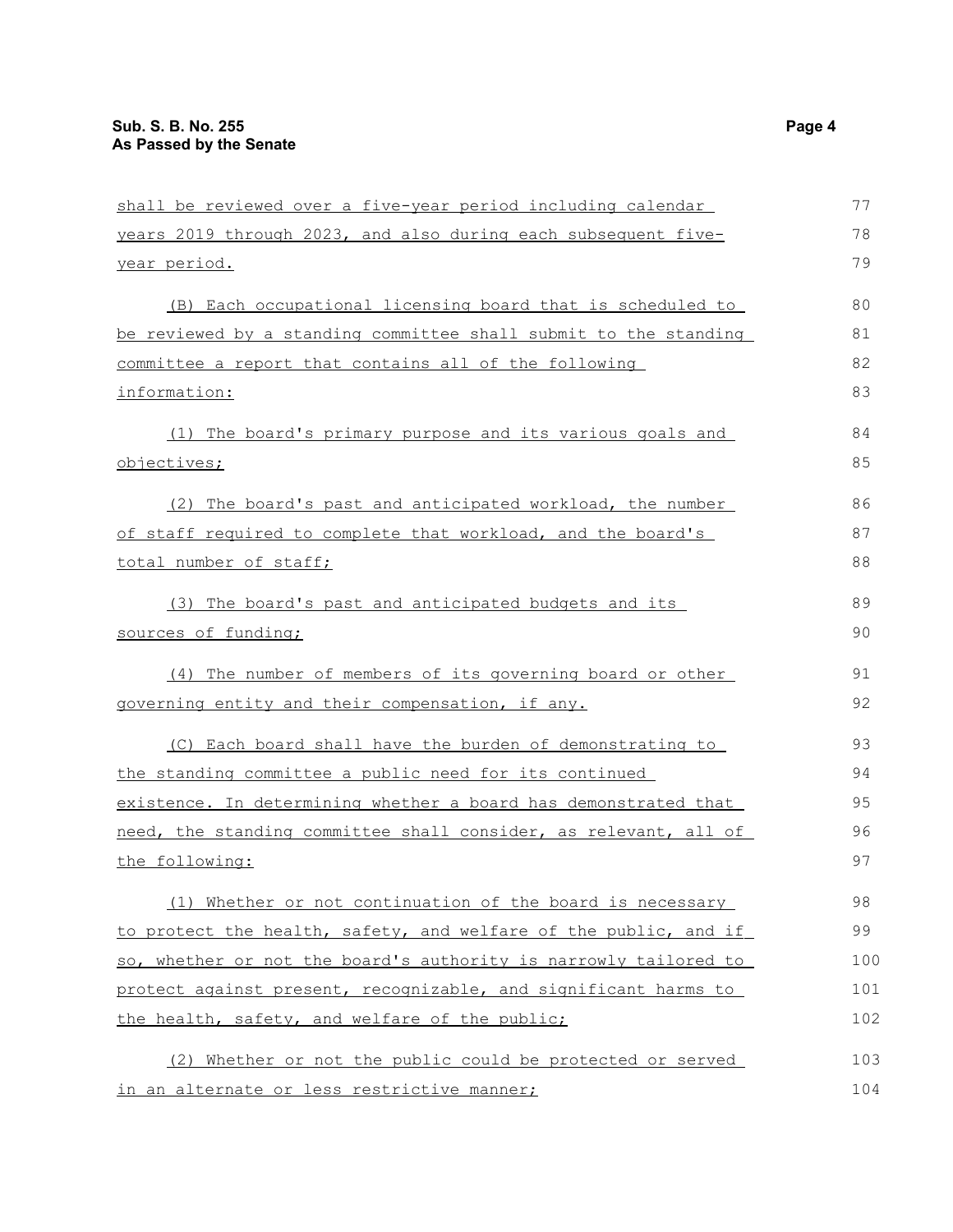| (3) Whether or not the board serves a specific private           | 105 |
|------------------------------------------------------------------|-----|
| interest;                                                        | 106 |
| (4) Whether or not rules adopted by the board are                | 107 |
| consistent with the legislative mandate of the board as          | 108 |
| expressed in the statutes that created and empowered the board;  | 109 |
| (5) The extent to which the board's jurisdiction and             | 110 |
| programs overlap or duplicate those of other boards, the extent  | 111 |
| to which the board coordinates with those other boards, and the  | 112 |
| extent to which the board's programs could be consolidated with  | 113 |
| the programs of other state departments or boards;               | 114 |
| (6) How many other states regulate the occupation, whether       | 115 |
| a license is required to engage in the occupation in other       | 116 |
| states, whether the initial licensing and license renewal        | 117 |
| requirements for the occupation are substantially equivalent in  | 118 |
| every state, and the amount of regulation exercised by the board | 119 |
| compared to the requlation, if any, in other states;             | 120 |
| (7) The extent to which significant changes in the board's       | 121 |
| rules could prevent an individual licensed in this state from    | 122 |
| practicing, or allow an individual licensed in this state to     | 123 |
| practice, the same occupation in another jurisdiction without    | 124 |
| obtaining an occupational license for that occupation in that    | 125 |
| other jurisdiction;                                              | 126 |
| (8) Whether the board recognizes national uniform                | 127 |
| licensure requirements for the occupation;                       | 128 |
| (9) Whether or not private contractors could be used, in         | 129 |
| an effective and efficient manner, either to assist the board in | 130 |
| the performance of its duties or to perform these duties instead | 131 |
| of the board;                                                    | 132 |
| (10) Whether or not the operation of the board has               | 133 |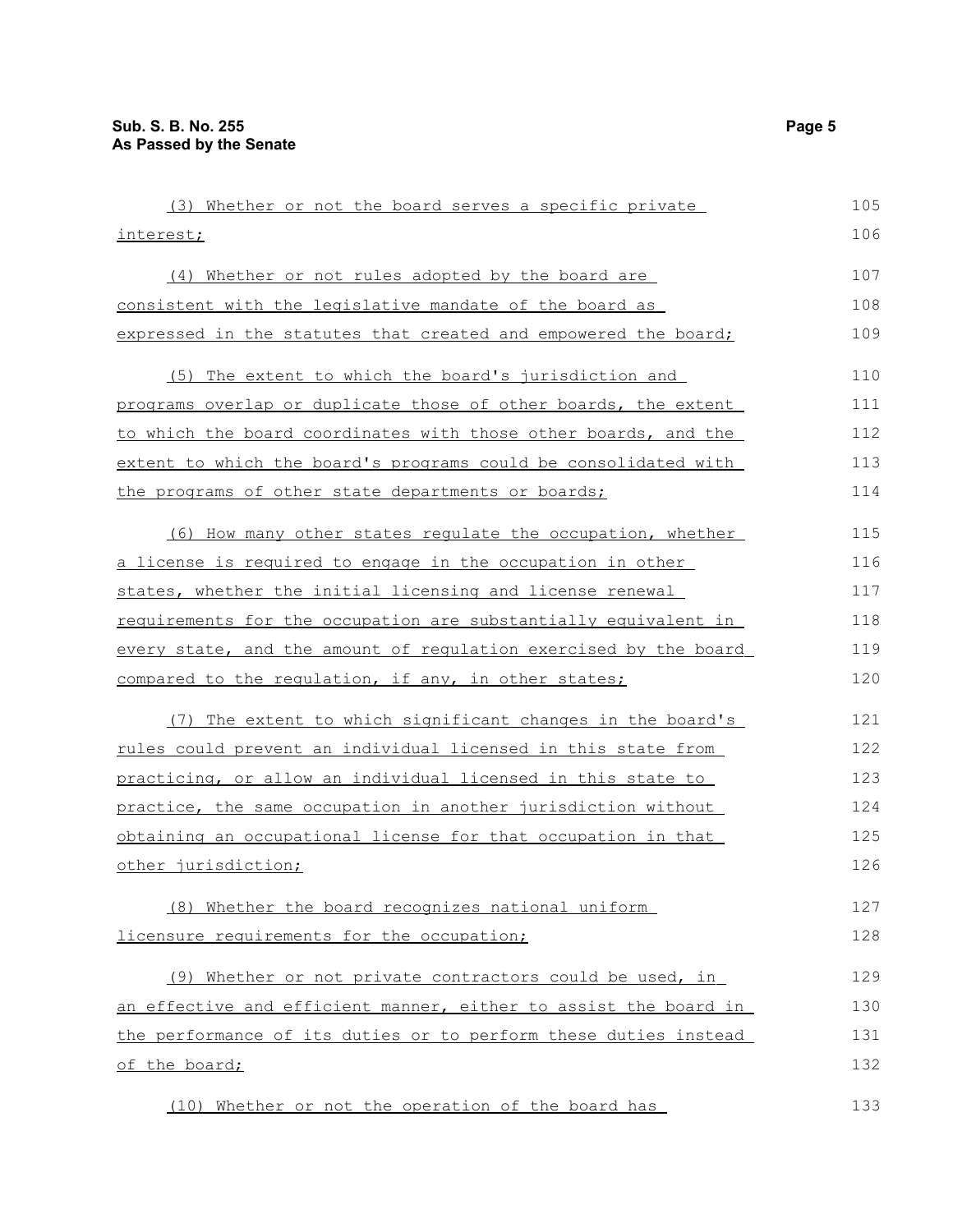| inhibited economic growth, reduced efficiency, or increased the  | 134 |
|------------------------------------------------------------------|-----|
| cost of government;                                              | 135 |
| (11) An assessment of the authority of the board regarding       | 136 |
| fees, inspections, enforcement, and penalties;                   | 137 |
| (12) The extent to which the board has permitted qualified       | 138 |
| applicants to serve the public;                                  | 139 |
| (13) The extent to which the board has permitted                 | 140 |
| individuals to practice elements of the occupation without a     | 141 |
| license;                                                         | 142 |
| (14) The cost-effectiveness of the board in terms of             | 143 |
| number of employees, services rendered, and administrative costs | 144 |
| incurred, both past and present;                                 | 145 |
| (15) Whether or not the board's operation has been impeded       | 146 |
| or enhanced by existing statutes and procedures and by           | 147 |
| budgetary, resource, and personnel practices;                    | 148 |
| (16) Whether the board has recommended statutory changes         | 149 |
| to the general assembly that would benefit the public as opposed | 150 |
| to the persons regulated by the board, if any, and whether its   | 151 |
| recommendations and other policies have been adopted and         | 152 |
| implemented;                                                     | 153 |
| (17) Whether the board has required any persons it               | 154 |
| requlates to report to it the impact of board rules and          | 155 |
| decisions on the public as they affect service costs and service | 156 |
| delivery;                                                        | 157 |
| (18) Whether persons regulated by the board, if any, have        | 158 |
| been required to assess problems in their business operations    | 159 |
| that affect the public;                                          | 160 |
| (19) Whether the board has encouraged public participation       | 161 |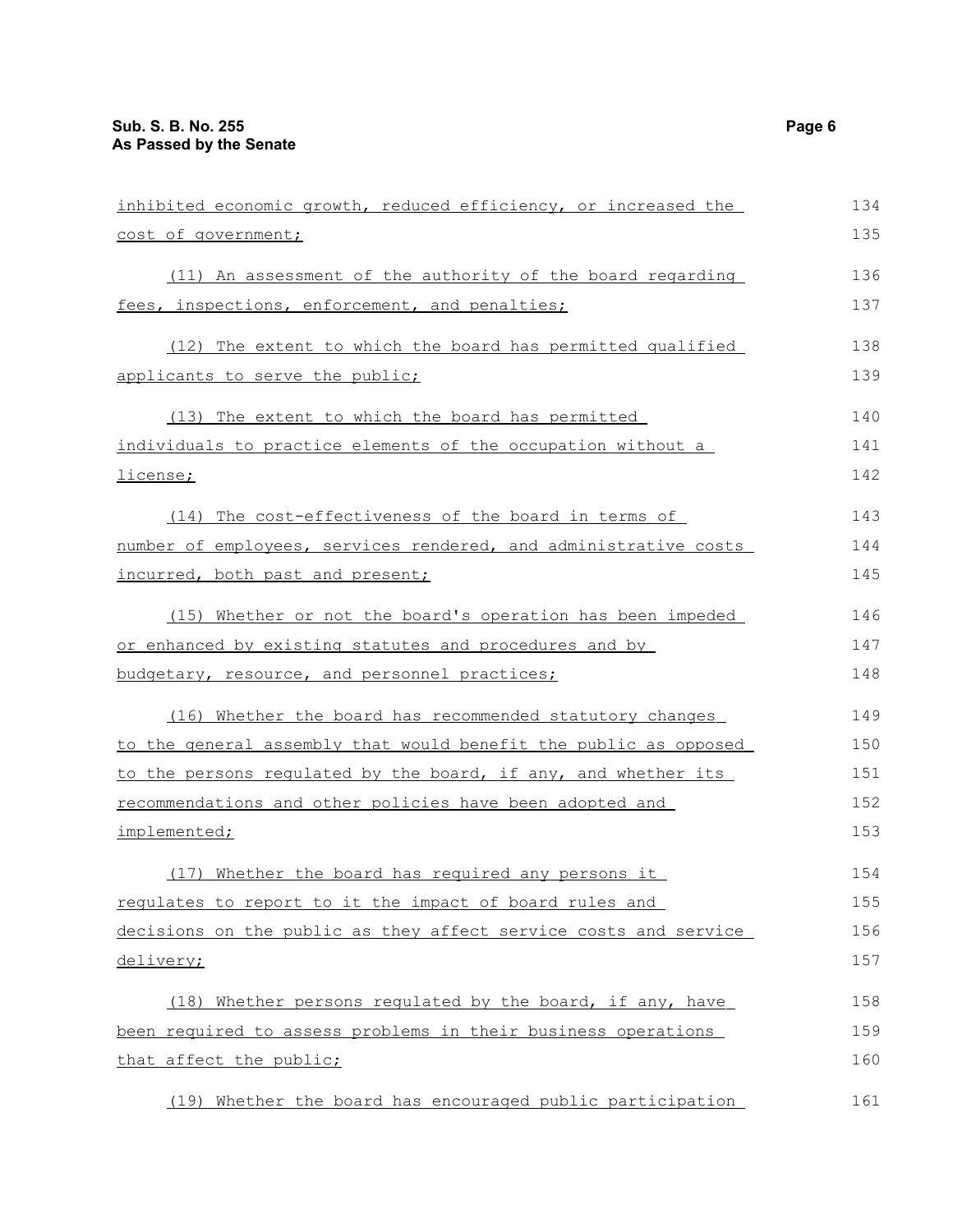| in its rule-making and decision-making;                         | 162 |
|-----------------------------------------------------------------|-----|
| (20) The efficiency with which formal public complaints         | 163 |
| filed with the board have been processed to completion;         | 164 |
| (21) Whether the purpose for which the board was created        | 165 |
| has been fulfilled, has changed, or no longer exists;           | 166 |
| (22) Whether federal law requires that the board be             | 167 |
| <u>renewed in some form;</u>                                    | 168 |
| (23) An assessment of the administrative hearing process        | 169 |
| of a board if the board has an administrative hearing process,  | 170 |
| and whether or not the hearing process is consistent with due   | 171 |
| process rights;                                                 | 172 |
| Whether the requirement for the occupational license<br>(24)    | 173 |
| is consistent with the policies expressed in section 4798.02 of | 174 |
| the Revised Code, serves a meaningful, defined public interest, | 175 |
| and provides the least restrictive form of requlation that      | 176 |
| adequately protects the public interest;                        | 177 |
| (25) The extent to which licensing ensures that                 | 178 |
| practitioners have occupational skill sets or competencies that | 179 |
| are substantially related to protecting consumers from present, | 180 |
| significant, and substantiated harms that threaten public       | 181 |
| health, safety, and welfare, and the impact that those criteria | 182 |
| have on applicants for a license, particularly those with       | 183 |
| moderate or low incomes, seeking to enter the occupation or     | 184 |
| profession;                                                     | 185 |
| (26) The extent to which the requirement for the                | 186 |
| occupational license stimulates or restricts competition,       | 187 |
| affects consumer choice, and affects the cost of services;      | 188 |
| (27) An assessment of whether or not changes are needed in      | 189 |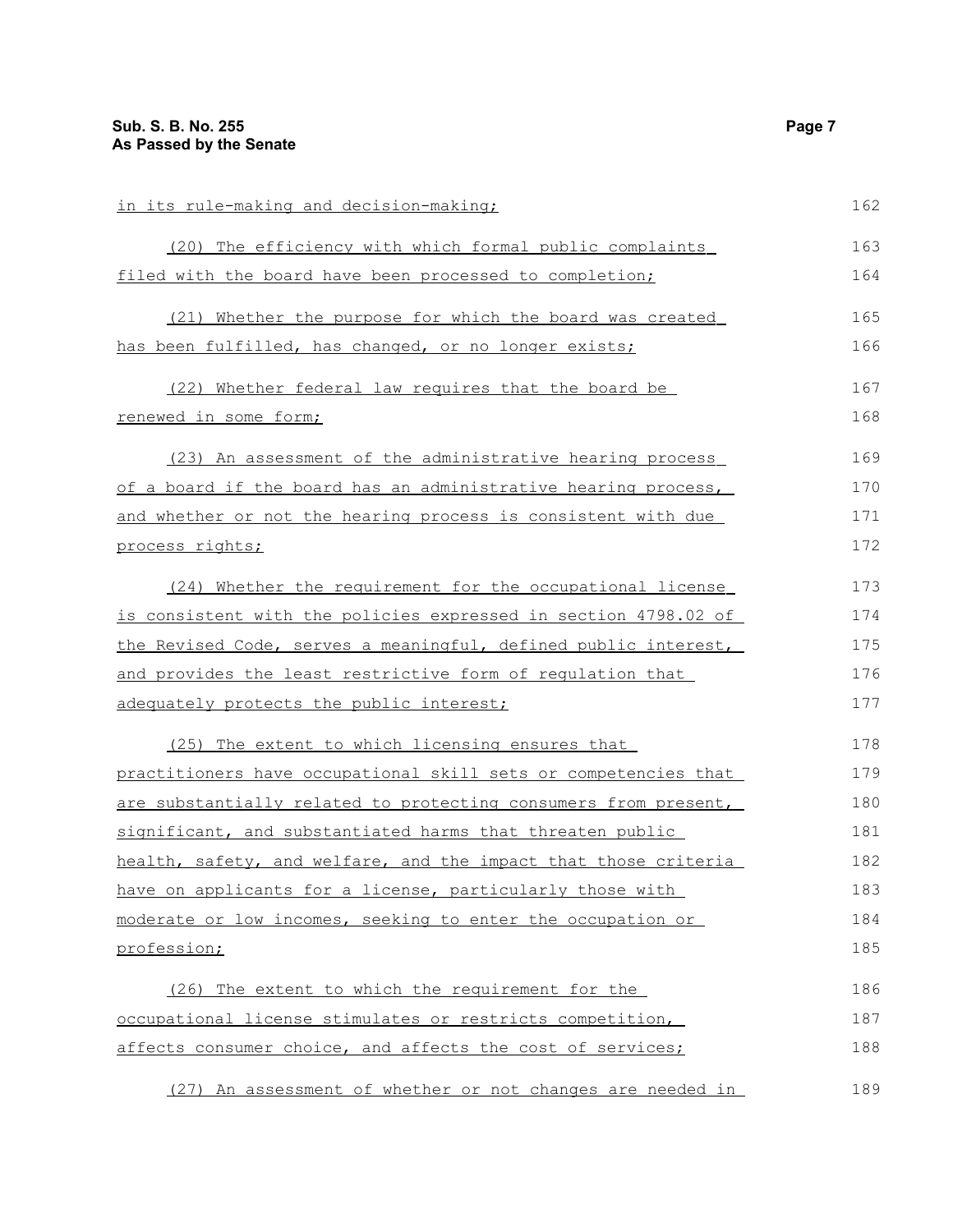| the enabling laws of the board in order for it to comply with    | 190 |
|------------------------------------------------------------------|-----|
| the criteria suggested by the considerations listed in division  | 191 |
| (C) of this section.                                             | 192 |
| For division (C) of this section, a government regulatory        | 193 |
| requirement protects or serves the public interest if it         | 194 |
| provides protection from present, significant, and substantiated | 195 |
| harms to the health, safety, and welfare of the public.          | 196 |
| Sec. 101.64. The president of the senate and the speaker         | 197 |
| of the house of representatives shall notify the chief of the    | 198 |
| common sense initiative office, established under section 107.61 | 199 |
| of the Revised Code, when a board is identified to be reviewed   | 200 |
| by a standing committee under section 101.63 of the Revised      | 201 |
| Code. The chief or the chief's designee shall appear and testify | 202 |
| before the standing committee, with respect to the board, and    | 203 |
| shall testify on at least all of the following:                  | 204 |
| (A) Whether or not the common sense initiative office has,       | 205 |
| within the previous five years, received commentary related to   | 206 |
| the board through the comment system established under section   | 207 |
| 107.62 of the Revised Code;                                      | 208 |
| (B) Whether or not the common sense initiative office has,       | 209 |
| within the previous five years, received advice from the small   | 210 |
| business advisory council with respect to rules of the board;    | 211 |
| (C) Any other information the chief believes will                | 212 |
| elucidate the effectiveness and efficiency of the board and in   | 213 |
| particular the quality of customer service provided by the       | 214 |
| board.                                                           | 215 |
| Sec. 101.65. (A) After the completion of the review of a         | 216 |
| board under section 101.63 of the Revised Code, the standing     | 217 |
| committee that conducted the review may prepare and publish a    | 218 |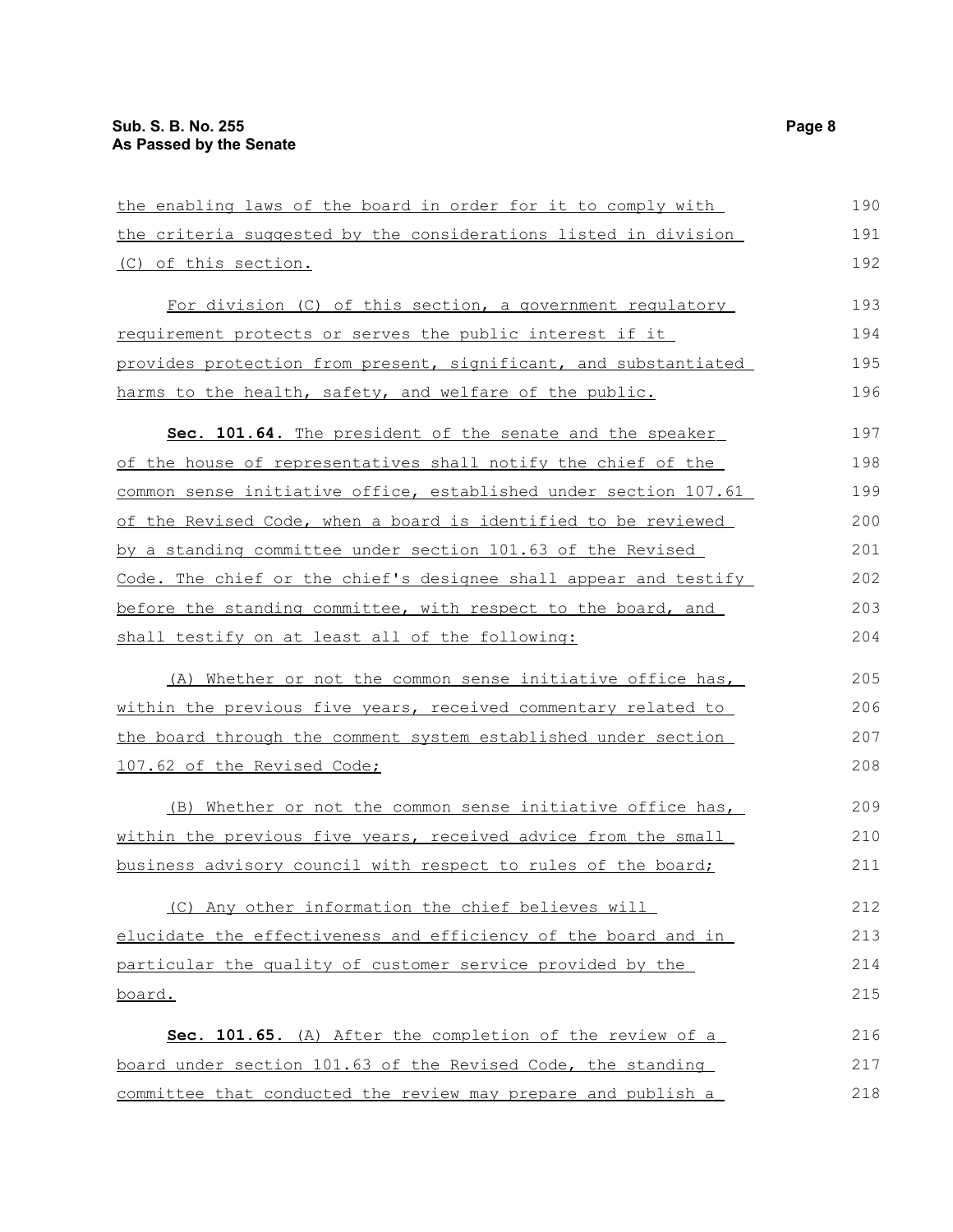| report of its findings and recommendations. A standing committee | 219 |
|------------------------------------------------------------------|-----|
| may include in a single report its findings and recommendations  | 220 |
| regarding more than one board. If the standing committee         | 221 |
| prepares and publishes a report, the committee shall furnish a   | 222 |
| copy of the report to the president of the senate, the speaker   | 223 |
| of the house of representatives, the governor, and each affected | 224 |
| board. Any published report shall be made available to the       | 225 |
| public in the offices of the house of representatives and senate | 226 |
| clerks during reasonable hours. As part of a report, the         | 227 |
| standing committee may present its recommendations to the        | 228 |
| general assembly in bill form.                                   | 229 |
| (B) Recommendations made by the standing committee shall         | 230 |
| indicate how or whether their implementation will do each of the | 231 |
| following:                                                       | 232 |
| (1) Improve efficiency in the management of state                | 233 |
| government;                                                      | 234 |
| (2) Improve services rendered to citizens of the state;          | 235 |
| (3) Simplify and improve preparation of the state budget;        | 236 |
| (4) Conserve the natural resources of the state;                 | 237 |
| (5) Promote the orderly growth of the state and its              | 238 |
| qovernment;                                                      | 239 |
| (6) Promote that occupational regulations shall be               | 240 |
| construed and applied to increase economic opportunities,        | 241 |
| promote competition, and encourage innovation;                   | 242 |
| (7) Provide for the least restrictive regulation by              | 243 |
| repealing the current regulation and replacing it with a less    | 244 |
| restrictive requlation that is consistent with the policies      | 245 |
| expressed in section 4798.02 of the Revised Code;                | 246 |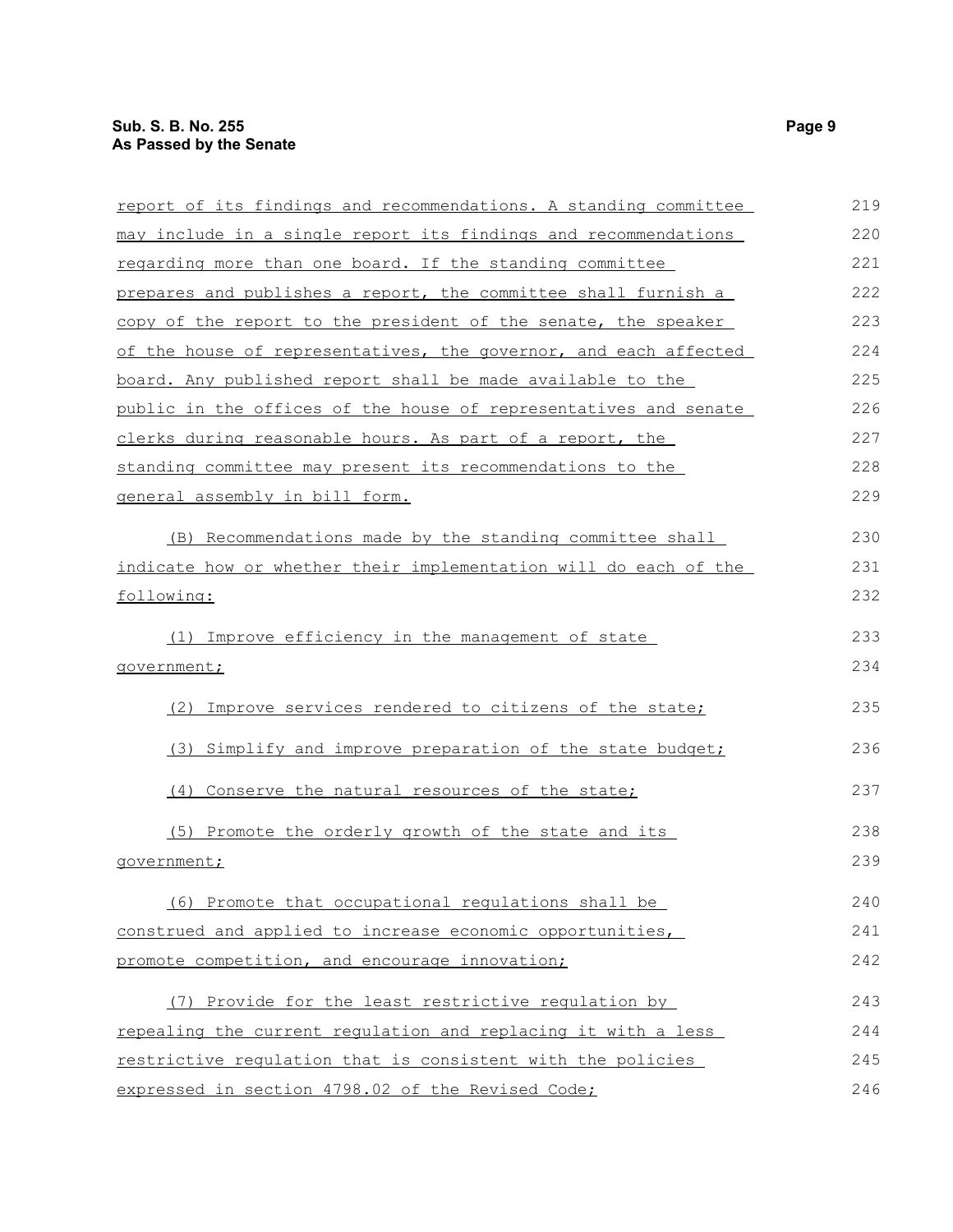| (8) Improve the effectiveness of the services performed by               | 247  |
|--------------------------------------------------------------------------|------|
| the service departments of the state;                                    | 248  |
| (9) Avoid duplication of effort by state agencies or                     | 249  |
| boards;                                                                  | 250  |
| (10) Improve the organization and coordination of the                    | 251  |
| state government in one or more of the ways listed in divisions          | 252  |
| (B)(1) to (9) of this section.                                           | 253  |
| Sec. 103.26. (A) As used in this section and section                     | 254  |
| 103.27 of the Revised Code:                                              | 255  |
| "Individual" means a natural person.                                     | 256  |
| "Least restrictive regulation" has the meaning defined in                | 257  |
| section 4798.01 of the Revised Code.                                     | 258  |
| "Occupational regulation" means a statute or rule that                   | 259  |
| controls an individual's practice of a trade or profession.              | 260  |
| (B) With respect to legislation that has been introduced                 | 261  |
| in the house of representatives or in the senate, which proposes         | 262  |
| to substantially change or enact an occupational regulation, the         | 263  |
| director of the legislative service commission shall perform an          | 264  |
| assessment of the legislation. The assessment shall attempt to           | 265  |
| ascertain whether or not the regulatory scheme proposed in the           | 266  |
| $longialation$ , $g$ cancierate $y$ the religion currenced in continuous | 0.67 |

assessment of ascertain wheth legislation is consistent with the policies expressed in section 4798.02 of the Revised Code with respect to proposing the least restrictive regulation to protect consumers from present, significant, and substantiated harms that threaten public health, safety, and welfare. The director shall issue a report of the assessment, to the general assembly, in a timely manner. 267 268 269 270 271 272

To the extent possible with readily available or obtainable information, the assessment shall consider the 273 274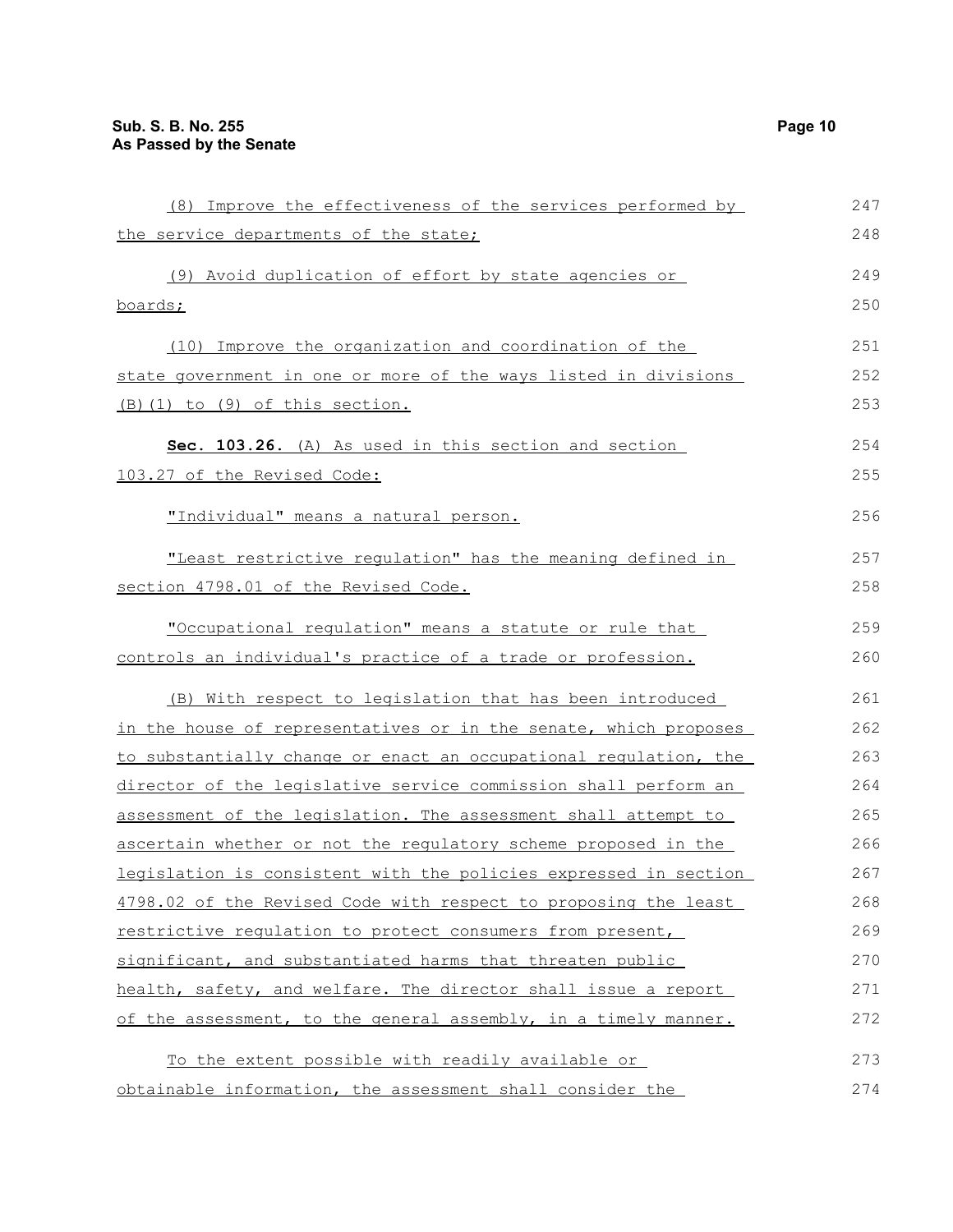| potential consequences of the legislation with respect to:       | 275 |
|------------------------------------------------------------------|-----|
| (1) Opportunities for employment within the occupation;          | 276 |
| (2) Consumer choices and costs;                                  | 277 |
| (3) Market competition;                                          | 278 |
| (4) Cost to government.                                          | 279 |
| (C) The assessment performed under division (B) of this          | 280 |
| section shall include all of the following:                      | 281 |
| (1) A comparison of the regulatory scheme put forth in the       | 282 |
| legislation with the current regulatory scheme in other similar  | 283 |
| states for the same occupation and a consideration of the extent | 284 |
| to which significant changes in the board's rules could prevent  | 285 |
| an individual licensed in this state from practicing, or allow   | 286 |
| an individual licensed in this state to practice, the same       | 287 |
| occupation in another jurisdiction without obtaining an          | 288 |
| occupational license for that occupation in that other           | 289 |
| jurisdiction;                                                    | 290 |

 (2) A comparison of the regulatory scheme put forth in the legislation with the policy of this state as set forth in the sections of the Revised Code governing the occupation that is the subject of the legislation, if those sections include such a policy. 291 292 293 294 295

(D) The sponsor of a bill, in order to assist the director of the legislative service commission with the director's duties under division (B) of this section, may submit to the director any relevant information, including the following: 296 297 298 299

(1) Evidence of present, significant, and substantiated harms to consumers in the state; 300 301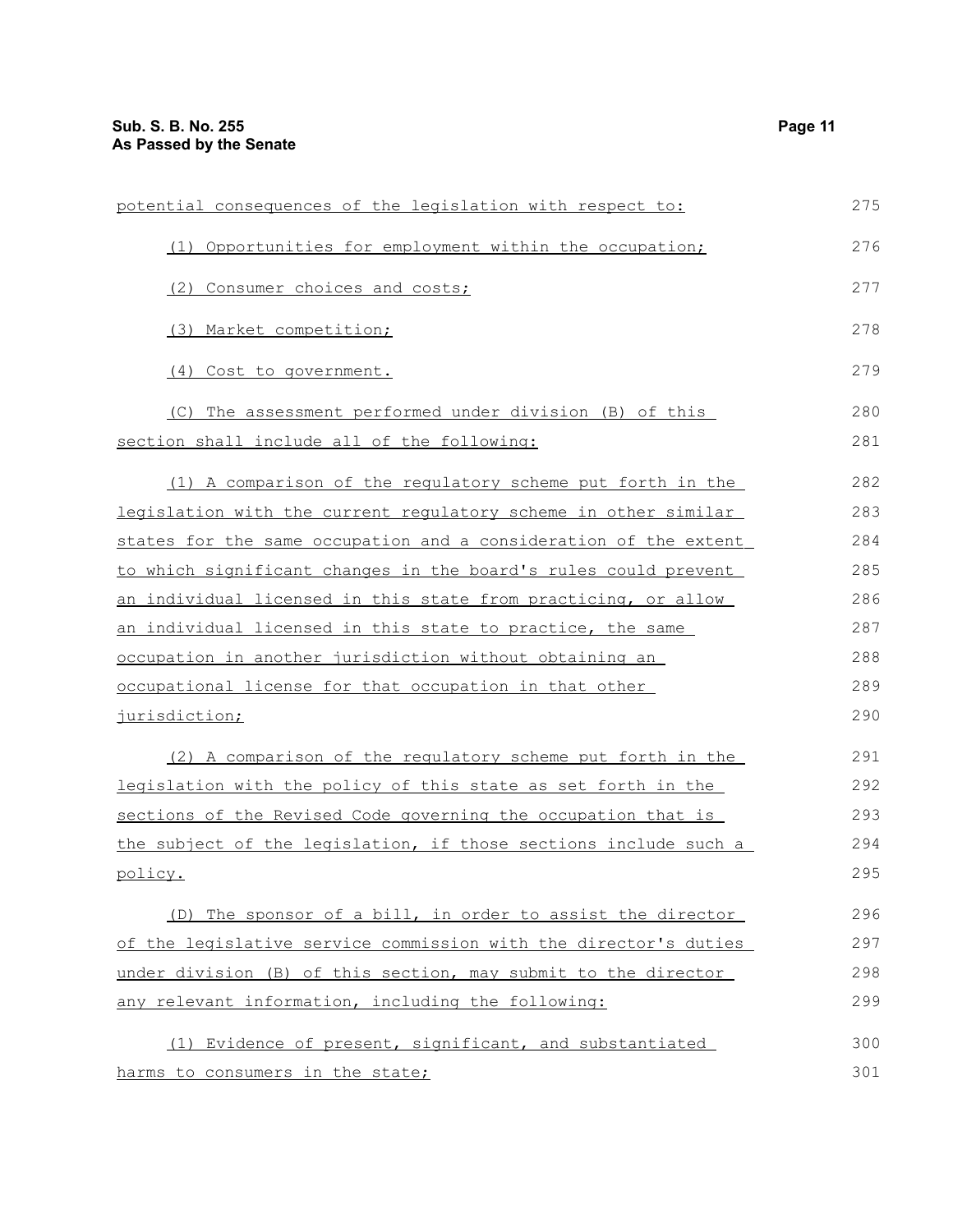| (2) An explanation of why existing civil or criminal laws        | 302 |
|------------------------------------------------------------------|-----|
| or procedures are inadequate to prevent or remedy any harm to    | 303 |
| the public;                                                      | 304 |
| (3) An explanation of why a less restrictive regulation,         | 305 |
| that is consistent with the policies expressed in section        | 306 |
| 4798.02 of the Revised Code, is not proposed;                    | 307 |
| (4) The names of associations, organizations, or other           | 308 |
| groups representing the occupation seeking regulation and the    | 309 |
| approximate number of members in each in this state;             | 310 |
| (5) The functions typically performed by members of this         | 311 |
| occupation and whether they are identical or similar to those    | 312 |
| performed by another occupation;                                 | 313 |
| (6) Whether specialized training, education, or experience       | 314 |
| is required to engage in the occupation and, if so, how current  | 315 |
| practitioners acquired that training, education, or experience;  | 316 |
| (7) Whether or not the proposed regulation would change          | 317 |
| the way practitioners of the occupation acquire any necessary    | 318 |
| specialized training, education, or experience and, if so, why;  | 319 |
| (8) Whether or not any current practitioners of the              | 320 |
| occupation in this state lack whatever specialized training,     | 321 |
| education, or experience might be required to engage in the      | 322 |
| occupation and, if so, how the proposed regulation would address | 323 |
| that deficiency;                                                 | 324 |
| (9) Whether or not new entrants into the occupation would        | 325 |
| be required to provide evidence of any necessary training,       | 326 |
| education, or experience, or to pass an examination, or both;    | 327 |
| (10) Whether or not current practitioners would be               | 328 |
| required to provide evidence of any necessary training,          | 329 |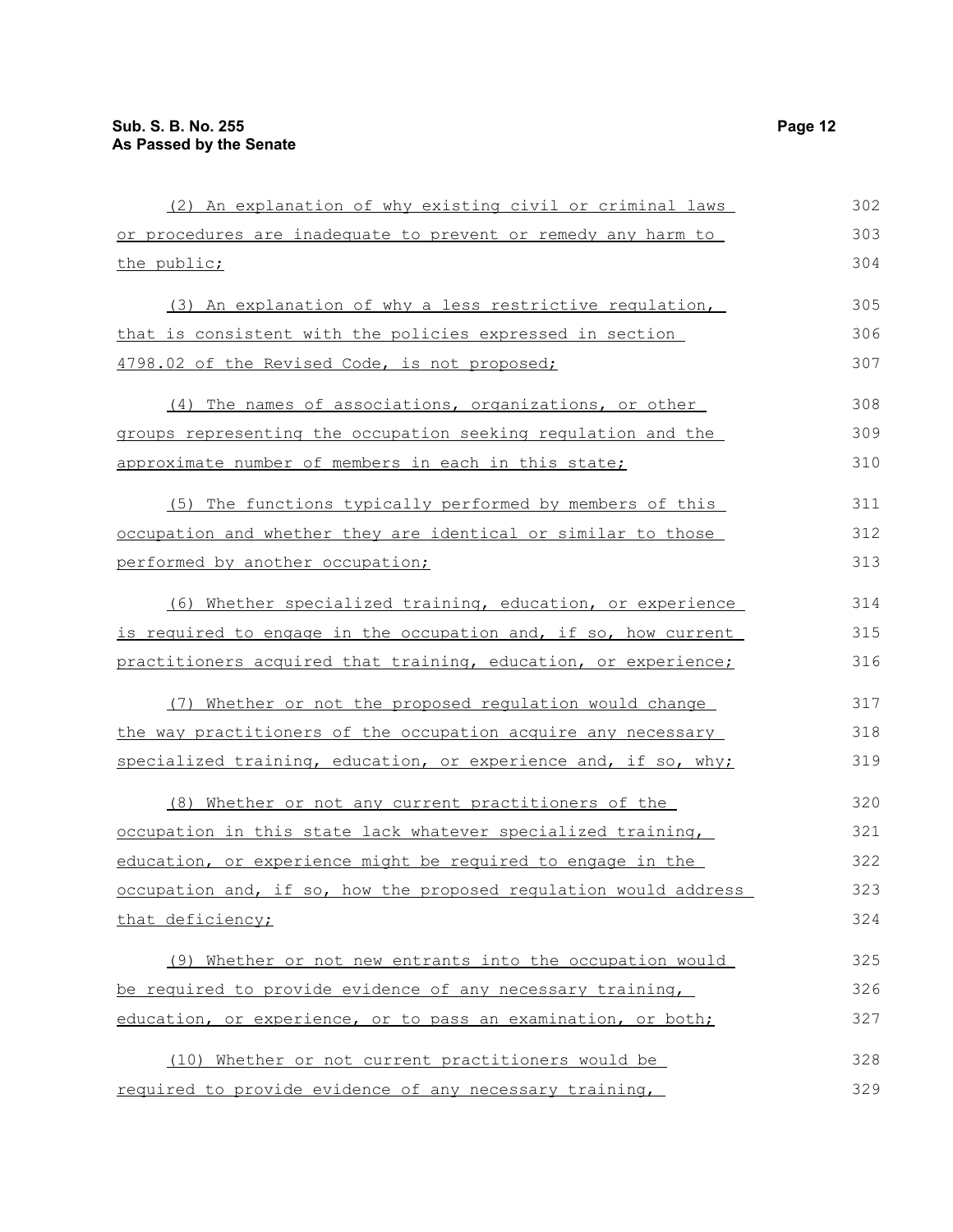| education, or experience, or to pass an examination, and, if     | 330 |
|------------------------------------------------------------------|-----|
| not, why not;                                                    | 331 |
| (11) The expected impact of the proposed regulation on the       | 332 |
| supply of practitioners of the occupation and on the cost of     | 333 |
| services or goods provided by the occupation;                    | 334 |
| (12) Information from others knowledgeable about the             | 335 |
| occupation, and the related economic factors.                    | 336 |
| (E) A bill which proposes to substantially change or enact       | 337 |
| an occupational regulation shall not be favorably reported out   | 338 |
| of committee until after the committee members have received and | 339 |
| considered the assessment provided under division (B) of this    | 340 |
| section, unless two-thirds of the members of the committee vote  | 341 |
| in the affirmative to favorably report the bill.                 | 342 |
| Sec. 103.27. Each calendar year, beginning in 2018, the          | 343 |
| director of the legislative service commission shall perform an  | 344 |
| assessment of approximately twenty per cent of occupations       | 345 |
| subject to regulation by the state. The assessment shall attempt | 346 |
| to ascertain whether or not the current requlatory scheme being  | 347 |
| utilized in this state is consistent with the policies expressed | 348 |
| in section 4798.02 of the Revised Code.                          | 349 |
| The director shall issue a report of the assessments             | 350 |
| performed during a calendar year, not later than the first day   | 351 |
| of December of that year, to the general assembly and to the     | 352 |
| attorney general. The report shall include instructions, as      | 353 |
| necessary, which describe how the current regulatory scheme may  | 354 |
| be amended to improve consistency with the policies expressed in | 355 |
| section 4798.02 of the Revised Code.                             | 356 |
| The director may require that information be submitted by        | 357 |
| any department or board that regulates the occupation.           | 358 |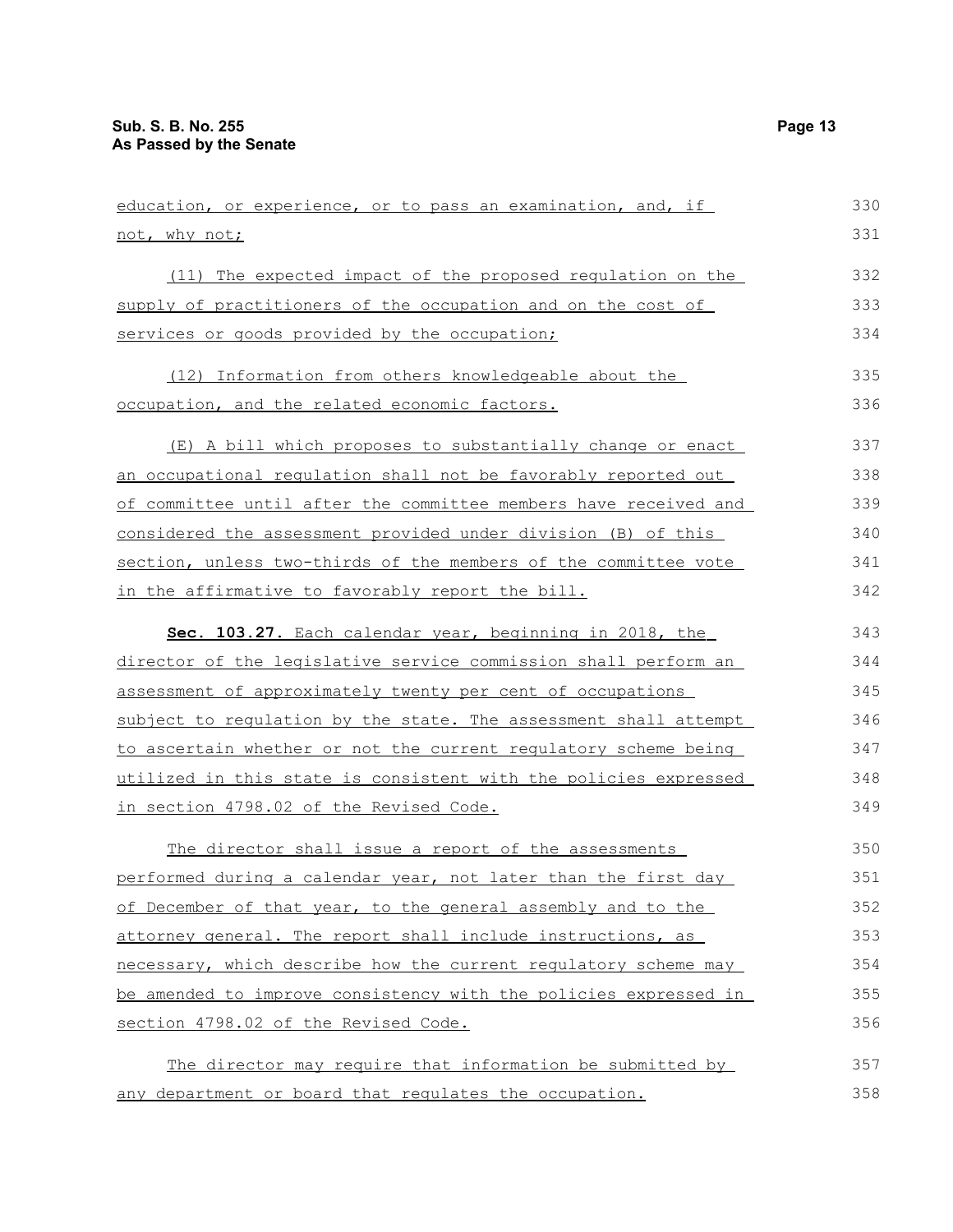| The director shall, over a five-year period including            | 359 |
|------------------------------------------------------------------|-----|
| calendar years 2018 through 2022, perform assessments of all     | 360 |
| occupations subject to regulation by the state. The director's   | 361 |
| assessment of an occupation may be scheduled to coincide with,   | 362 |
| and be done in conjunction with, the review of an occupational   | 363 |
| licensing board being done by a standing committee of the        | 364 |
| general assembly under section 101.63 of the Revised Code.       | 365 |
| Sec. 4798.01. (A) As used in this chapter:                       | 366 |
| "Certification" means a voluntary program in which a             | 367 |
| private organization or the state grants nontransferable         | 368 |
| recognition to an individual who meets personal qualifications   | 369 |
| established by the private organization or state law.            | 370 |
| "Individual" means a natural person.                             | 371 |
| "Lawful occupation" means a course of conduct, pursuit, or       | 372 |
| profession that includes the sale of goods or services that are  | 373 |
| not themselves illegal to sell irrespective of whether the       | 374 |
| individual selling the goods or services is subject to an        | 375 |
| occupational requlation.                                         | 376 |
| "Least restrictive regulation" means the public policy of        | 377 |
| relying on one of the following, listed from the least to the    | 378 |
| most restrictive, as a means of consumer protection: market      | 379 |
| <u>competition; third-party or consumer-created ratings and</u>  | 380 |
| reviews; private certification; specific private civil cause of  | 381 |
| action to remedy consumer harm; actions under Chapter 1345. of   | 382 |
| the Revised Code; regulation of the process of providing the     | 383 |
| specific goods or services to consumers; inspection; bonding or  | 384 |
| insurance; registration; government certification; specialty     | 385 |
| occupational license for medical reimbursement; and occupational | 386 |
| license.                                                         | 387 |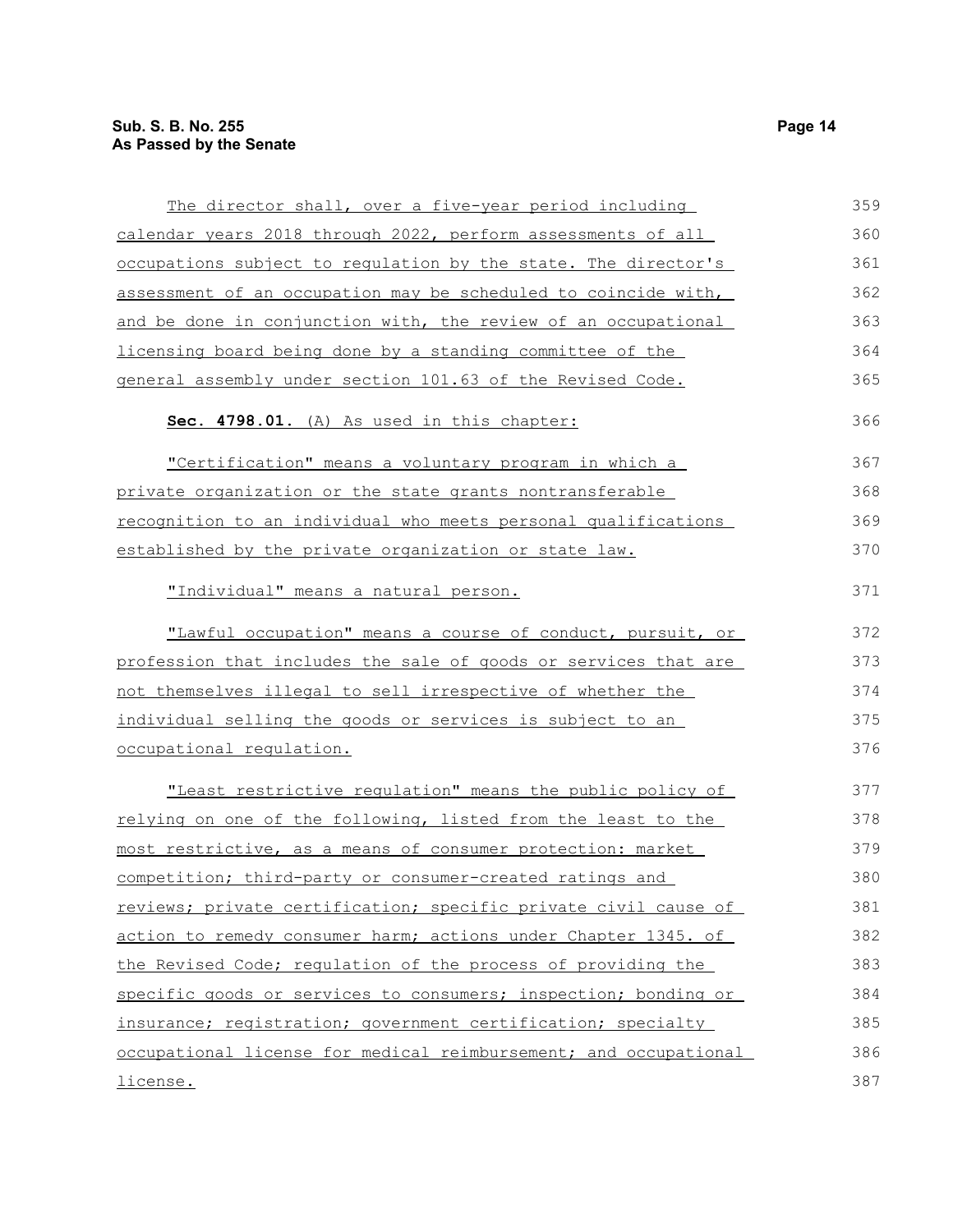| "Occupational license" means nontransferable authorization          | 388 |
|---------------------------------------------------------------------|-----|
| in law that an individual must possess in order to perform a        | 389 |
| <u>lawful occupation for compensation based on meeting personal</u> | 390 |
| qualifications established by statute, or by a rule authorized      | 391 |
| <u>by statute.</u>                                                  | 392 |
| "Occupational licensing board" means any board,                     | 393 |
| commission, committee, or council, or any other similar state       | 394 |
| public body, and any administrative department enumerated under     | 395 |
| section 121.02 of the Revised Code, and any agency, division, or    | 396 |
| office of state government, that issues an occupational license.    | 397 |
| "Occupational regulation" means a statute, policy, rule,            | 398 |
| adjudication order, practice, or other state law requiring an       | 399 |
| individual to possess certain personal qualifications to use an     | 400 |
| occupational title or work in a lawful occupation. "Occupational    | 401 |
| requlation" includes registration, certification, and               | 402 |
| occupational license. "Occupational requlation" excludes a          | 403 |
| business license, facility license, building permit, or zoning      | 404 |
| and land use requlation, except to the extent those laws            | 405 |
| requlate an individual's personal qualifications to perform a       | 406 |
| lawful occupation.                                                  | 407 |
| "Personal qualifications" mean criteria related to an               | 408 |
| individual's personal background and characteristics including      | 409 |
| completion of an approved educational program, satisfactory         | 410 |
| performance on an examination, work experience, other evidence      | 411 |
| of attainment of requisite skills or knowledge, moral standing,     | 412 |
| criminal history, and completion of continuing education.           | 413 |
| "Registration" means a requirement to give notice to the            | 414 |
| government that may include the individual's name and address,      | 415 |
| the individual's agent for service of process, the location of      | 416 |
| the activity to be performed, and a description of the service      | 417 |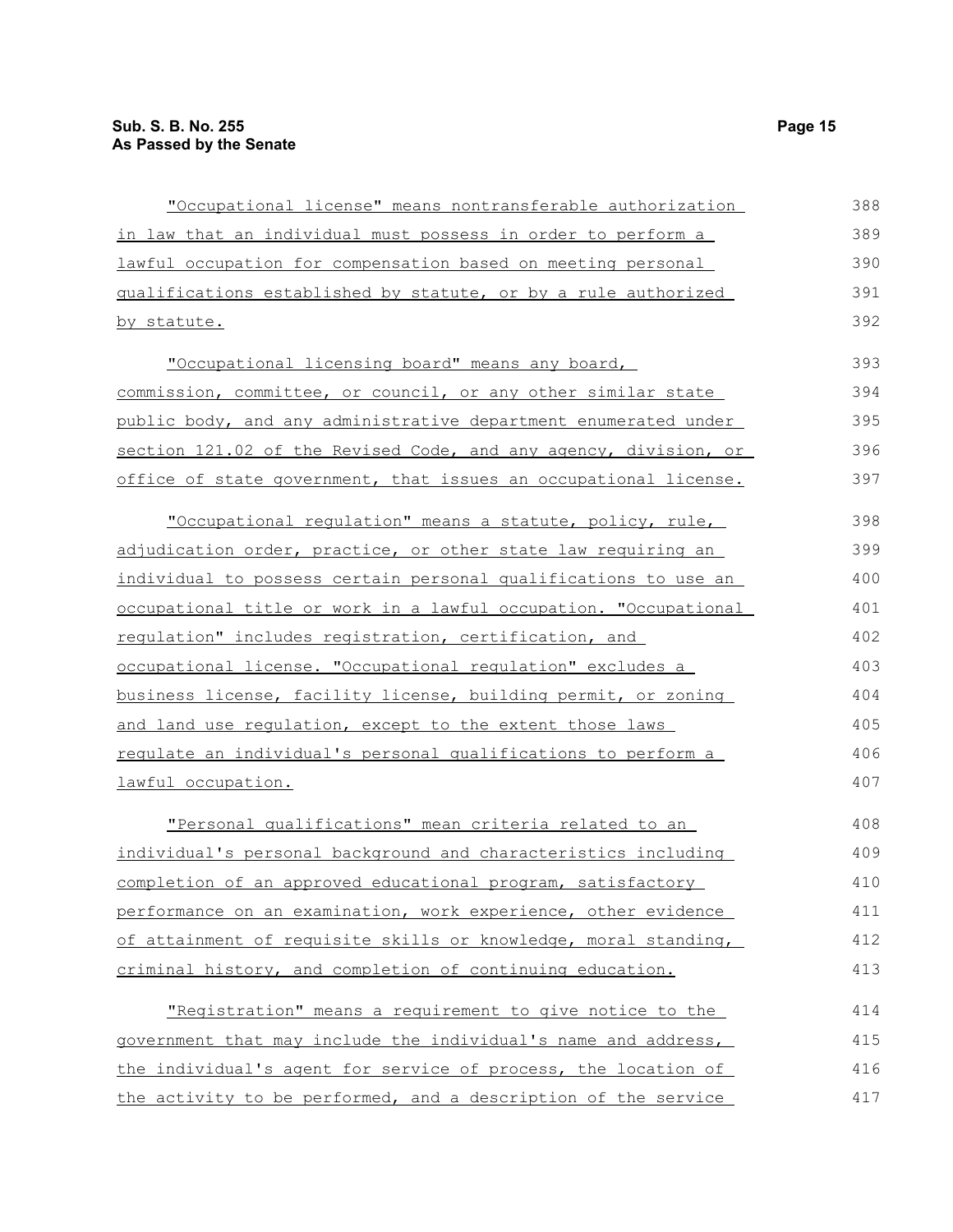| the individual provides. "Registration" does not include               | 418 |
|------------------------------------------------------------------------|-----|
| personal qualifications but may require a bond or insurance.           | 419 |
| "Specialty occupational license for medical reimbursement"             | 420 |
| <u>is a nontransferable authorization in law for an individual to </u> | 421 |
| qualify for payment or reimbursement from a government agency,         | 422 |
| for providing identified medical services, based on meeting            | 423 |
| personal qualifications established in law, which may be               | 424 |
| recognized by a private company.                                       | 425 |
| (B) For purposes of this chapter:                                      | 426 |
| (1) The terms "certification" and "registration" are not               | 427 |
| synonymous with "occupational license."                                | 428 |
| (2) The use of the words "certification" and "certified"               | 429 |
| <u>in other statutes to mean requiring an individual to meet</u>       | 430 |
| certain personal qualifications to work legally shall be               | 431 |
| <u>interpreted for the purposes of this chapter as requiring an</u>    | 432 |
| individual to meet the requirements of an "occupational                | 433 |
| <u>license."</u>                                                       | 434 |
| (3) The use of the words "registration" and "registered"               | 435 |
| in other statutes to mean requiring an individual to meet              | 436 |
| certain personal qualifications to work legally shall be               | 437 |
| interpreted for the purposes of this chapter as requiring an           | 438 |
| individual to meet the requirements of an "occupational                | 439 |
| license."                                                              | 440 |
| Sec. 4798.02. With respect to occupational regulation of               | 441 |
| individuals, all of the following are the policy of the state:         | 442 |
| (A) Occupational requlations shall be construed and                    | 443 |
| applied to increase economic opportunities, promote competition,       | 444 |
| and encourage innovation.                                              | 445 |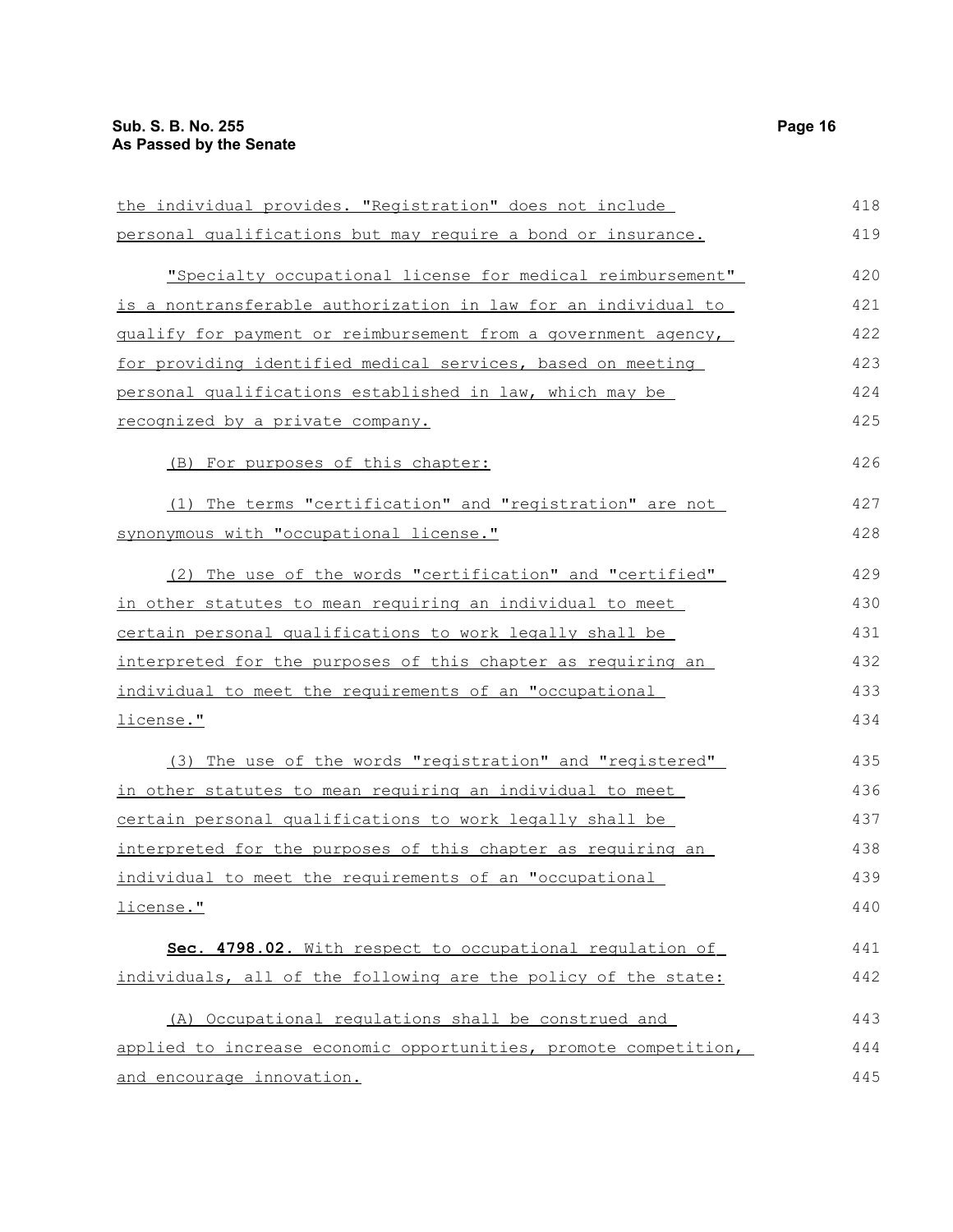| (B) Where the state finds it is necessary to displace            | 446 |
|------------------------------------------------------------------|-----|
| competition, the state will use the least restrictive requlation | 447 |
| to protect consumers from present, significant, and              | 448 |
| substantiated harms that threaten public health, safety, and     | 449 |
| welfare. The policy of employing the least restrictive           | 450 |
| regulation shall presume that market competition and private     | 451 |
| remedies are sufficient to protect consumers. Where needed,      | 452 |
| requlations shall be tailored to meet the predominate identified | 453 |
| need to protect consumers, as follows:                           | 454 |
| (1) If regulations are intended to protect consumers             | 455 |
| against fraud, the appropriate state action shall be to          | 456 |
| strengthen powers under deceptive trade practices acts.          | 457 |
| (2) If regulations are intended to protect consumers             | 458 |
| against unsanitary facilities and general health, safety, and    | 459 |
| welfare concerns, the appropriate state action shall be to       | 460 |
| require periodic inspections.                                    | 461 |
| (3) If regulations are intended to protect consumers             | 462 |
| against potential damages to third parties who are not party to  | 463 |
| a contract between the seller and buyer, and other types of      | 464 |
| externalities, the appropriate state action shall be to require  | 465 |
| bonding or insurance.                                            | 466 |
| (4) If regulations are intended to protect consumers             | 467 |
| against potential damages by transient providers, the            | 468 |
| appropriate state action shall be to require registration with   | 469 |
| the secretary of state.                                          | 470 |
| (5) If regulations are intended to protect consumers             | 471 |
| against asymmetrical information between the seller and buyer,   | 472 |
| the appropriate state action shall be to offer voluntary         | 473 |
| certification.                                                   | 474 |